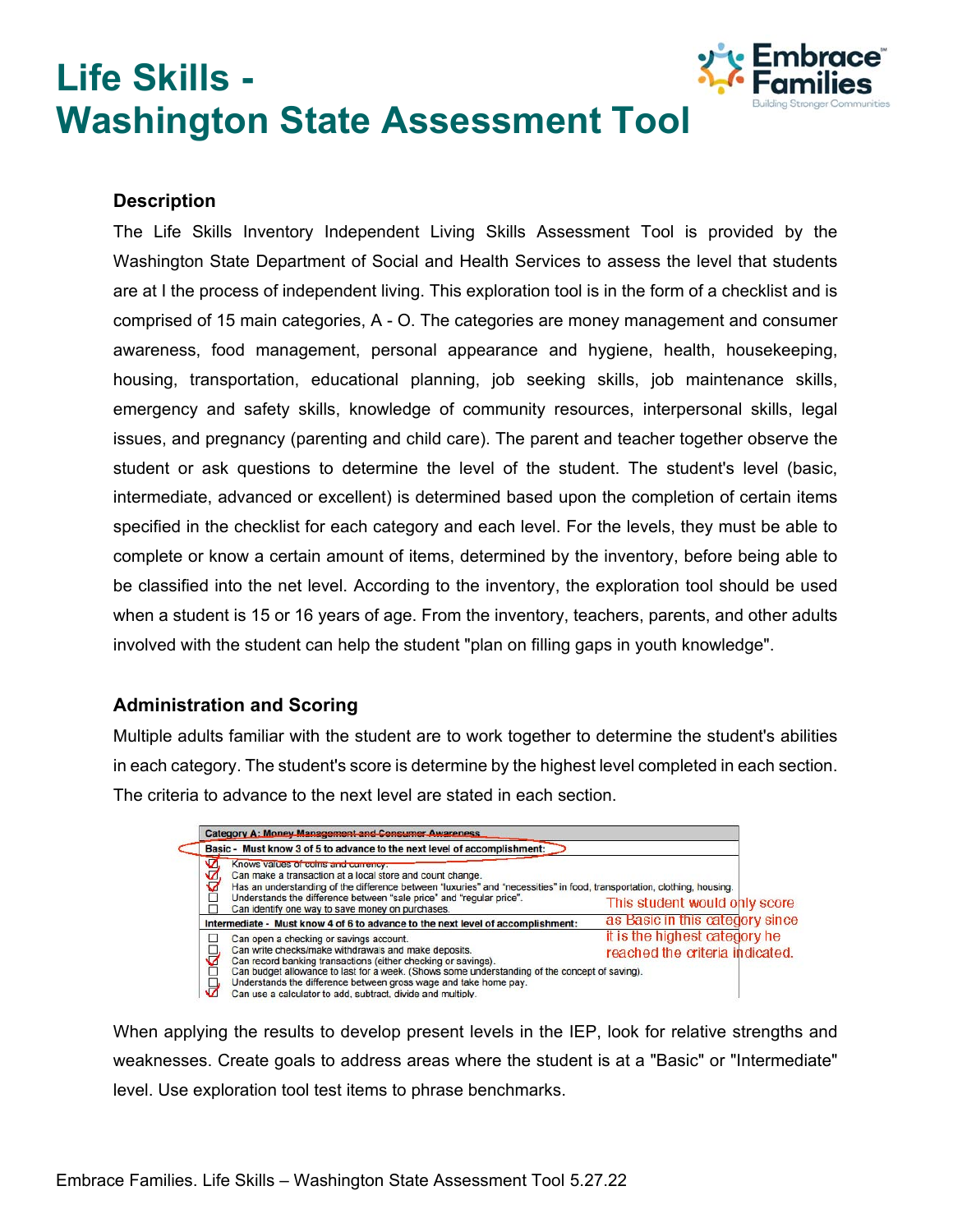

#### CHILDREN'S ADMINISTRATION DIVISION OF CHILDREN AND FAMILY SERVICES **LIFE SKILLS INVENTORY INDEPENDENT LIVING SKILLS ASSESSMENT TOOL**

## **INSTRUCTIONS**

| In order to accurately complete the IL assessment, please involve the youth, the Children's Administration social<br>worker, the foster parent or relative caregiver, and any other persons knowledgeable about the skills of the youth. |                                                                                                                                                                                                                                                                                                                                                                                                                                                                                 |                    |                             |      |              |
|------------------------------------------------------------------------------------------------------------------------------------------------------------------------------------------------------------------------------------------|---------------------------------------------------------------------------------------------------------------------------------------------------------------------------------------------------------------------------------------------------------------------------------------------------------------------------------------------------------------------------------------------------------------------------------------------------------------------------------|--------------------|-----------------------------|------|--------------|
|                                                                                                                                                                                                                                          | & Scoring should be based on the lowest level of completion.<br>The level of attainment for each youth completing this assessment is the lowest level where they satisfactorily<br>complete the required number of questions. Youth may be highly competent in some areas, but have limited basic<br>knowledge in others. Having basic knowledge in each area is important for long term success, and plan<br>development should be focused on filling gaps in youth knowledge. |                    |                             |      |              |
|                                                                                                                                                                                                                                          | <b>EXCompleting Category O</b><br>It is important for all youth to have a basic knowledge of options for pregnancy prevention. It is not the goal for all<br>youth to reach "Exceptional" in this category, unless the youth (either male or female) is or will shortly be in a<br>parenting role. Abuse and neglect issues are not specifically assessed, but competence at the "Intermediate" level<br>should help youth avoid CPS complaints.                                |                    |                             |      |              |
|                                                                                                                                                                                                                                          | <b>EXTime frames for completion</b><br>All youth should be assessed at age 15 to 16. Once you have completed the IL assessment on a youth you do not<br>need to repeat the assessment. All further reporting will be based on the goals of the youth, and their skill level will<br>be indicated by the progress achieved in attaining goals. If the youth remains on the same goal, the skill level<br>doesn't change.                                                         |                    |                             |      |              |
|                                                                                                                                                                                                                                          |                                                                                                                                                                                                                                                                                                                                                                                                                                                                                 | <b>COVER SHEET</b> |                             |      |              |
| NAME OF YOUTH:<br>DATE OF BIRTH:<br>CAMIS PERSON ID:                                                                                                                                                                                     |                                                                                                                                                                                                                                                                                                                                                                                                                                                                                 |                    |                             |      |              |
| <b>DATE</b><br>PERSON(S) INVOLVED IN LIFE SKILLS ASSESSMENT AND DATES OF ASSESSMENT                                                                                                                                                      |                                                                                                                                                                                                                                                                                                                                                                                                                                                                                 |                    |                             |      |              |
|                                                                                                                                                                                                                                          |                                                                                                                                                                                                                                                                                                                                                                                                                                                                                 |                    |                             |      |              |
|                                                                                                                                                                                                                                          |                                                                                                                                                                                                                                                                                                                                                                                                                                                                                 |                    |                             |      |              |
|                                                                                                                                                                                                                                          |                                                                                                                                                                                                                                                                                                                                                                                                                                                                                 |                    |                             |      |              |
|                                                                                                                                                                                                                                          |                                                                                                                                                                                                                                                                                                                                                                                                                                                                                 |                    |                             |      |              |
|                                                                                                                                                                                                                                          |                                                                                                                                                                                                                                                                                                                                                                                                                                                                                 |                    |                             |      |              |
|                                                                                                                                                                                                                                          | <b>CATEGORY</b>                                                                                                                                                                                                                                                                                                                                                                                                                                                                 | <b>BASIC</b>       | DATE SKILL ATTAINED<br>INT. | ADV. | <b>EXCEL</b> |
| A                                                                                                                                                                                                                                        | Money Management/Consumer Awareness                                                                                                                                                                                                                                                                                                                                                                                                                                             |                    |                             |      |              |
| B                                                                                                                                                                                                                                        | Food Management                                                                                                                                                                                                                                                                                                                                                                                                                                                                 |                    |                             |      |              |
| C                                                                                                                                                                                                                                        | Personal Appearance and Hygiene                                                                                                                                                                                                                                                                                                                                                                                                                                                 |                    |                             |      |              |
| D                                                                                                                                                                                                                                        | Health                                                                                                                                                                                                                                                                                                                                                                                                                                                                          |                    |                             |      |              |
| Е                                                                                                                                                                                                                                        | Housekeeping                                                                                                                                                                                                                                                                                                                                                                                                                                                                    |                    |                             |      |              |
| F                                                                                                                                                                                                                                        | Housing                                                                                                                                                                                                                                                                                                                                                                                                                                                                         |                    |                             |      |              |
| G                                                                                                                                                                                                                                        | Transportation                                                                                                                                                                                                                                                                                                                                                                                                                                                                  |                    |                             |      |              |
| Н                                                                                                                                                                                                                                        | <b>Educational Planning</b>                                                                                                                                                                                                                                                                                                                                                                                                                                                     |                    |                             |      |              |
| $\mathbf{I}$                                                                                                                                                                                                                             | <b>Job Seeking Skills</b>                                                                                                                                                                                                                                                                                                                                                                                                                                                       |                    |                             |      |              |
| J                                                                                                                                                                                                                                        | <b>Job Maintenance Skills</b>                                                                                                                                                                                                                                                                                                                                                                                                                                                   |                    |                             |      |              |
| Κ                                                                                                                                                                                                                                        | <b>Emergency and Safety Skills</b>                                                                                                                                                                                                                                                                                                                                                                                                                                              |                    |                             |      |              |
| L                                                                                                                                                                                                                                        | Knowledge of Community Resources                                                                                                                                                                                                                                                                                                                                                                                                                                                |                    |                             |      |              |
| M                                                                                                                                                                                                                                        | Interpersonal Skills                                                                                                                                                                                                                                                                                                                                                                                                                                                            |                    |                             |      |              |
| N                                                                                                                                                                                                                                        | <b>Legal Skills</b>                                                                                                                                                                                                                                                                                                                                                                                                                                                             |                    |                             |      |              |
| O                                                                                                                                                                                                                                        | Pregnancy Prevention/Parenting and Child Care                                                                                                                                                                                                                                                                                                                                                                                                                                   |                    |                             |      |              |
|                                                                                                                                                                                                                                          |                                                                                                                                                                                                                                                                                                                                                                                                                                                                                 |                    |                             |      |              |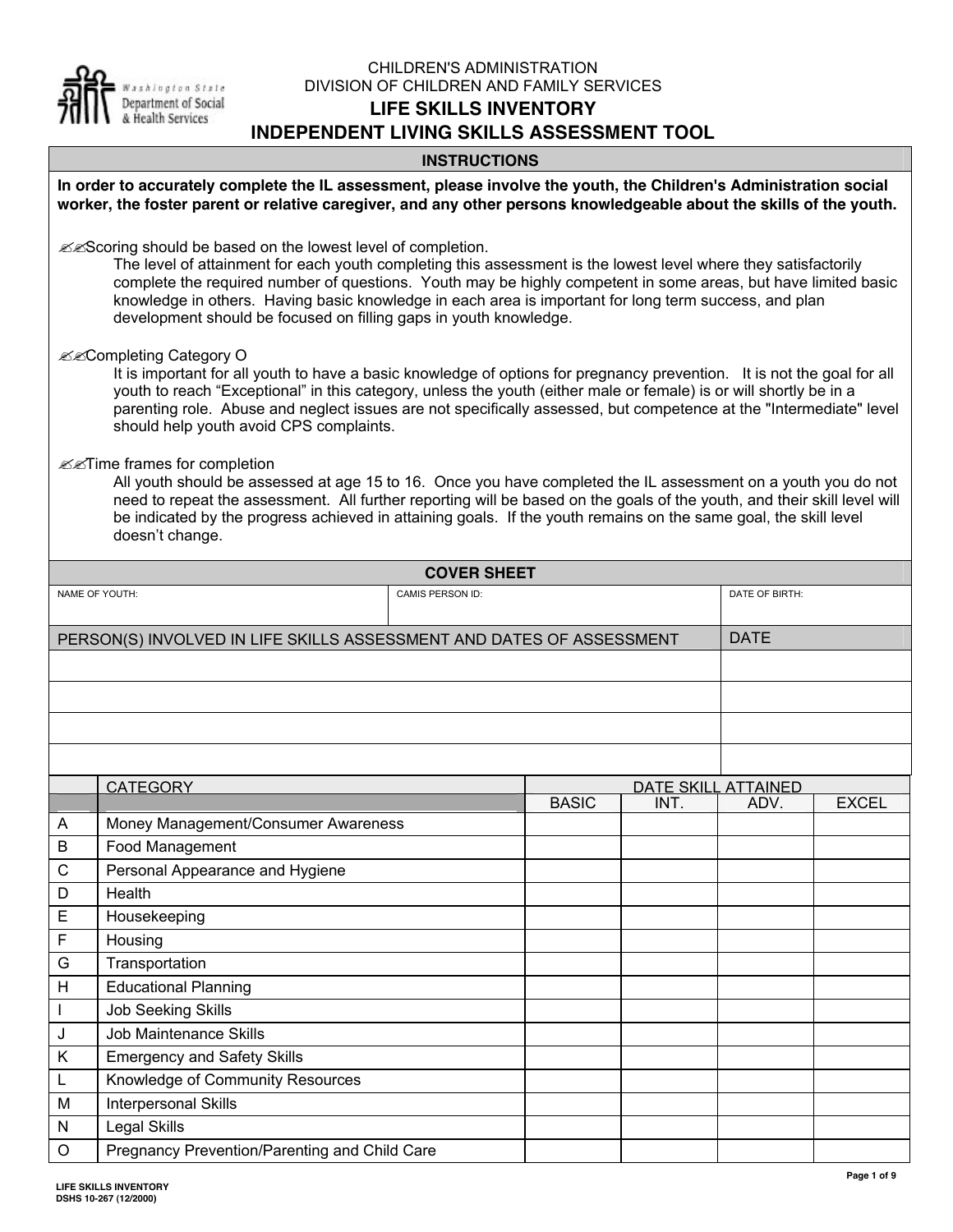| <b>Category A: Money Management and Consumer Awareness</b>                                                                                                                                                                                                                                                                                                                                                                                                                                                                                                                                                                                                                                                       |  |  |
|------------------------------------------------------------------------------------------------------------------------------------------------------------------------------------------------------------------------------------------------------------------------------------------------------------------------------------------------------------------------------------------------------------------------------------------------------------------------------------------------------------------------------------------------------------------------------------------------------------------------------------------------------------------------------------------------------------------|--|--|
| Basic - Must know 3 of 5 to advance to the next level of accomplishment:                                                                                                                                                                                                                                                                                                                                                                                                                                                                                                                                                                                                                                         |  |  |
| $\Box$<br>Knows values of coins and currency.<br>$\Box$<br>Can make a transaction at a local store and count change.<br>Has an understanding of the difference between "luxuries" and "necessities" in food, transportation, clothing, housing.<br>$\Box$<br>$\Box$<br>Understands the difference between "sale price" and "regular price".<br>Can identify one way to save money on purchases.<br>П                                                                                                                                                                                                                                                                                                             |  |  |
| Intermediate - Must know 4 of 6 to advance to the next level of accomplishment:                                                                                                                                                                                                                                                                                                                                                                                                                                                                                                                                                                                                                                  |  |  |
| $\Box$<br>Can open a checking or savings account.<br>$\Box$<br>Can write checks/make withdrawals and make deposits.<br>$\Box$<br>Can record banking transactions (either checking or savings).<br>Can budget allowance to last for a week. (Shows some understanding of the concept of saving).<br>$\Box$<br>$\overline{\phantom{a}}$<br>Understands the difference between gross wage and take home pay.<br>$\mathbf{I}$<br>Can use a calculator to add, subtract, divide and multiply.                                                                                                                                                                                                                         |  |  |
| Advanced - Must know 4 of 6 to advance to the next level of accomplishment:                                                                                                                                                                                                                                                                                                                                                                                                                                                                                                                                                                                                                                      |  |  |
| $\Box$<br>With assistance can make out monthly budget covering regular expenses for independent living.<br>□<br>Shows some "sales resistance" to "something for nothing" advertising and "low weekly payment" credit plans.<br>$\Box$<br>Can read monthly bank statements, compare balances, make adjustments as necessary (deduct service charges,<br>check fees, adjust for differences in the balance).<br>Can comparison shop using unit pricing information.<br>$\Box$<br>Understands the responsibility of filing tax forms. Knows the information that is required for filing taxes and knows<br>$\Box$<br>where to go to get assistance in filing taxes.<br>$\Box$<br>Knows how to clip and use coupons. |  |  |
| Exceptional - Must know at least 3 to be rated as exceptional:                                                                                                                                                                                                                                                                                                                                                                                                                                                                                                                                                                                                                                                   |  |  |
| $\Box$<br>Budgets for unanticipated emergencies, seasonal bills, etc.<br>$\Box$<br>Understands buying on credit, loans, interest, and late payment penalties.<br>$\Box$<br>Understands payroll deductions, taxes, FICA, insurance.<br>Can complete a short tax form.<br>$\Box$<br>Can balance a checkbook.<br>$\Box$<br>$\mathbf{I}$<br>Has regular savings program.                                                                                                                                                                                                                                                                                                                                             |  |  |
| <b>Category B: Food Management</b>                                                                                                                                                                                                                                                                                                                                                                                                                                                                                                                                                                                                                                                                               |  |  |
| Basic - Must know at least 3 of 4:                                                                                                                                                                                                                                                                                                                                                                                                                                                                                                                                                                                                                                                                               |  |  |
| $\Box$<br>Washes hands before eating and preparing food.<br>П<br>Can order in a cafeteria or fast food restaurant.<br>Can describe food pyramid and foods that contribute to a healthy life style.<br>Knows name and use of cooking utensils.                                                                                                                                                                                                                                                                                                                                                                                                                                                                    |  |  |
| Intermediate - Must be able to do 5 of 8:                                                                                                                                                                                                                                                                                                                                                                                                                                                                                                                                                                                                                                                                        |  |  |
| Can order a meal from the menu in a restaurant<br>$\Box$<br>Can fix a breakfast for one<br>Can fix a lunch for one<br>Can fix a dinner for one<br>$\Box$<br>Can make out a grocery shopping list<br>Can use cooking utensils effectively and safely (knives, grater, can opener, potato peeler, egg beater, etc.)<br>$\Box$<br>Can use kitchen appliances effectively and safely<br>П<br>Can use acceptable table manners                                                                                                                                                                                                                                                                                        |  |  |
| Advanced - Must know 5 out of 7:                                                                                                                                                                                                                                                                                                                                                                                                                                                                                                                                                                                                                                                                                 |  |  |
| ⊔<br>Stores perishable items under refrigeration.<br>$\Box$<br>Recognizes signs of spoilage in food.<br>Can follow the instructions for preparing canned or frozen foods.<br>$\Box$<br>Can plan weekly menu of nutritious meals.<br>H<br>Can shop for a week's menu and stay within a food budget.<br>$\mathcal{L}_{\mathcal{A}}$<br>Can set the table properly.<br>Can carry out a grocery-shopping trip (selecting items on the shopping list and paying the cashier).                                                                                                                                                                                                                                         |  |  |
| Exceptional - Must know at least 3:                                                                                                                                                                                                                                                                                                                                                                                                                                                                                                                                                                                                                                                                              |  |  |
| Prepares recipes from a cookbook.<br>Can adjust recipes to feed more or less people than called for in the recipes.<br>$\mathbf{L}$<br>Understands how to use dates on food packages to prevent spoilage. (see next page)                                                                                                                                                                                                                                                                                                                                                                                                                                                                                        |  |  |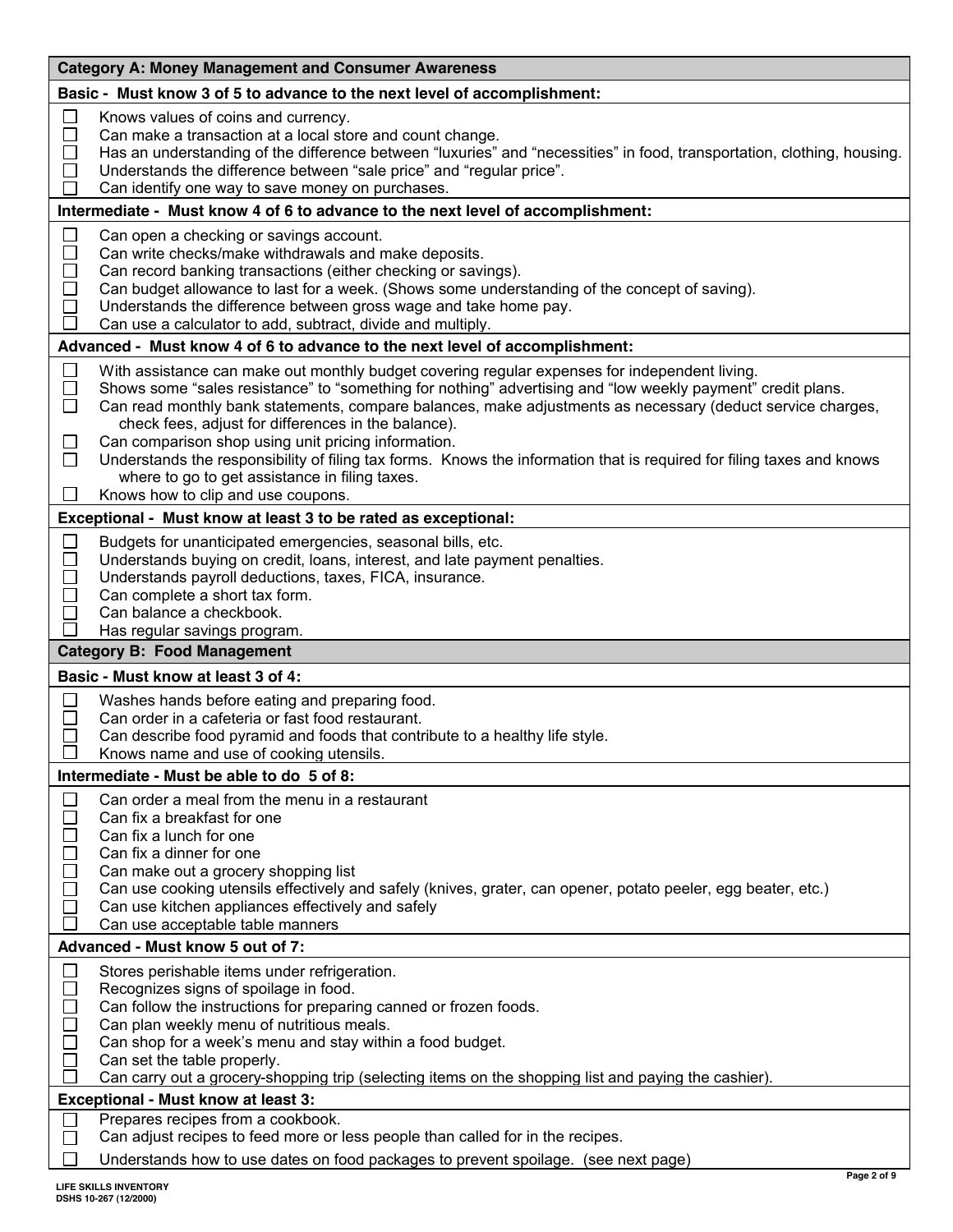| <b>Category B: Food Management (continued)</b>                                                                                                                                                                                                                                                                                                                                                                                                                                                                                                                                                                                                                                                                                                                                                                                                                                                                                                                                                                                                           |  |  |
|----------------------------------------------------------------------------------------------------------------------------------------------------------------------------------------------------------------------------------------------------------------------------------------------------------------------------------------------------------------------------------------------------------------------------------------------------------------------------------------------------------------------------------------------------------------------------------------------------------------------------------------------------------------------------------------------------------------------------------------------------------------------------------------------------------------------------------------------------------------------------------------------------------------------------------------------------------------------------------------------------------------------------------------------------------|--|--|
| Exceptional - Must know at least 3: (continued)                                                                                                                                                                                                                                                                                                                                                                                                                                                                                                                                                                                                                                                                                                                                                                                                                                                                                                                                                                                                          |  |  |
| ⊔<br>Prepares and eats a balanced diet.<br>$\mathbf{L}$<br>Understands and can use unit pricing to comparison shop.                                                                                                                                                                                                                                                                                                                                                                                                                                                                                                                                                                                                                                                                                                                                                                                                                                                                                                                                      |  |  |
| <b>Category C: Personal Appearance and Hygiene</b>                                                                                                                                                                                                                                                                                                                                                                                                                                                                                                                                                                                                                                                                                                                                                                                                                                                                                                                                                                                                       |  |  |
| Basic - Must be able to do 4 of 4:                                                                                                                                                                                                                                                                                                                                                                                                                                                                                                                                                                                                                                                                                                                                                                                                                                                                                                                                                                                                                       |  |  |
| Can dress self (including underwear, socks, and tied shoes) in a reasonably acceptable fashion.<br>$\Box$<br>$\Box$<br>Can bathe self.<br>$\sim$<br>Knows how to use soap, shampoo, deodorant, shaving cream, other common personal products appropriate to sex.<br>Brushes teeth regularly.                                                                                                                                                                                                                                                                                                                                                                                                                                                                                                                                                                                                                                                                                                                                                             |  |  |
| Intermediate - Must be able to do 3 of 3:                                                                                                                                                                                                                                                                                                                                                                                                                                                                                                                                                                                                                                                                                                                                                                                                                                                                                                                                                                                                                |  |  |
| Showers or bathes regularly.<br>$\Box$<br>Keeps hair clean and neat.<br>$\Box$<br>Dresses in reasonably clean clothing.                                                                                                                                                                                                                                                                                                                                                                                                                                                                                                                                                                                                                                                                                                                                                                                                                                                                                                                                  |  |  |
| Advanced - Must be able to do 4 of 6:                                                                                                                                                                                                                                                                                                                                                                                                                                                                                                                                                                                                                                                                                                                                                                                                                                                                                                                                                                                                                    |  |  |
| $\Box$<br>Can read clothing labels and determine which clothes are to be dry cleaned, hand washed, and machine-washed.<br>$\Box$<br>Can sort and machine-wash clothes at a Laundromat using appropriate temperatures, amounts of soap, bleach, etc.<br>Can dry clothes in a dryer using appropriate settings.<br>$\Box$<br>Knows the cost of and can budget money for special hair and nail care (i.e., permanents, braiding, manicures, etc.).<br>Can iron clothes.<br>Can sew on buttons and make minor clothing repairs.                                                                                                                                                                                                                                                                                                                                                                                                                                                                                                                              |  |  |
| <b>Exceptional - Must know at least 2:</b>                                                                                                                                                                                                                                                                                                                                                                                                                                                                                                                                                                                                                                                                                                                                                                                                                                                                                                                                                                                                               |  |  |
| Can hand wash items following the instructions on the label.<br>$\mathbb{R}^n$<br>$\mathbf{L}$<br>Knows appropriate clothing to wear for almost all occasions.<br>Knows approximate cost of dry cleaning and can arrange for dry cleaning.                                                                                                                                                                                                                                                                                                                                                                                                                                                                                                                                                                                                                                                                                                                                                                                                               |  |  |
| <b>Category D: Health</b>                                                                                                                                                                                                                                                                                                                                                                                                                                                                                                                                                                                                                                                                                                                                                                                                                                                                                                                                                                                                                                |  |  |
| Basic - Must know 5 of 6:                                                                                                                                                                                                                                                                                                                                                                                                                                                                                                                                                                                                                                                                                                                                                                                                                                                                                                                                                                                                                                |  |  |
| $\Box$<br>Can open childproof container.<br>L<br>Knows not to take someone else's medication.<br>Knows that drugs, alcohol, and tobacco may be harmful to your health.<br>$\Box$<br>Knows parts of the body and sexual functioning.<br>П<br>Knows how pregnancy occurs.<br>Knows how and where to get emergency health care.                                                                                                                                                                                                                                                                                                                                                                                                                                                                                                                                                                                                                                                                                                                             |  |  |
| Intermediate - Must know 3 of 4:                                                                                                                                                                                                                                                                                                                                                                                                                                                                                                                                                                                                                                                                                                                                                                                                                                                                                                                                                                                                                         |  |  |
| $\Box$<br>Can recognize and describe symptoms of colds, flu, and other common health problems.<br>Knows what to do for a minor cut, a minor burn, a splinter.<br>$\Box$<br>Understands the risks of pregnancy and sexually transmitted diseases.<br>$\mathsf{L}$<br>Understands the risks of drug and alcohol abuse.                                                                                                                                                                                                                                                                                                                                                                                                                                                                                                                                                                                                                                                                                                                                     |  |  |
| Advanced - Must know 9 of 13:                                                                                                                                                                                                                                                                                                                                                                                                                                                                                                                                                                                                                                                                                                                                                                                                                                                                                                                                                                                                                            |  |  |
| $\Box$<br>Can take own temperature using an oral thermometer.<br>$\Box$<br>Can nurse self through cold or flu.<br>$\Box$<br>Recognizes/makes correct use of "over the counter" drugs for pain, stomach upset, diarrhea, fever, cold/allergy.<br>$\Box$<br>Can call a doctor or dentist and schedule an appointment.<br>$\Box$<br>Can read a prescription label correctly and follow the instructions.<br>$\Box$<br>Can take medication without supervision.<br>$\Box$<br>Knows how to dispose of drugs in a safe manner.<br>$\Box$<br>Knows how to use what is included in a First Aid Kit.<br>$\Box$<br>Knows how to obtain a copy of personal immunization records and medical history.<br>$\Box$<br>Knows methods of birth control and how to obtain birth control devices.<br>$\Box$<br>Knows how to prevent the spread of sexually transmitted diseases.<br>$\Box$<br>Has selected a doctor, dentist or clinic for regular health care.<br>$\Box$<br>Understands the importance of medical insurance.<br><b>Exceptional - Must know at least 2:</b> |  |  |
| Is conscious of diet, exercise, good eating habits, and other preventative health measures.                                                                                                                                                                                                                                                                                                                                                                                                                                                                                                                                                                                                                                                                                                                                                                                                                                                                                                                                                              |  |  |
| Can determine when to go to an emergency room and when to make an appointment with the family doctor or clinic.<br>Has obtained medical insurance.                                                                                                                                                                                                                                                                                                                                                                                                                                                                                                                                                                                                                                                                                                                                                                                                                                                                                                       |  |  |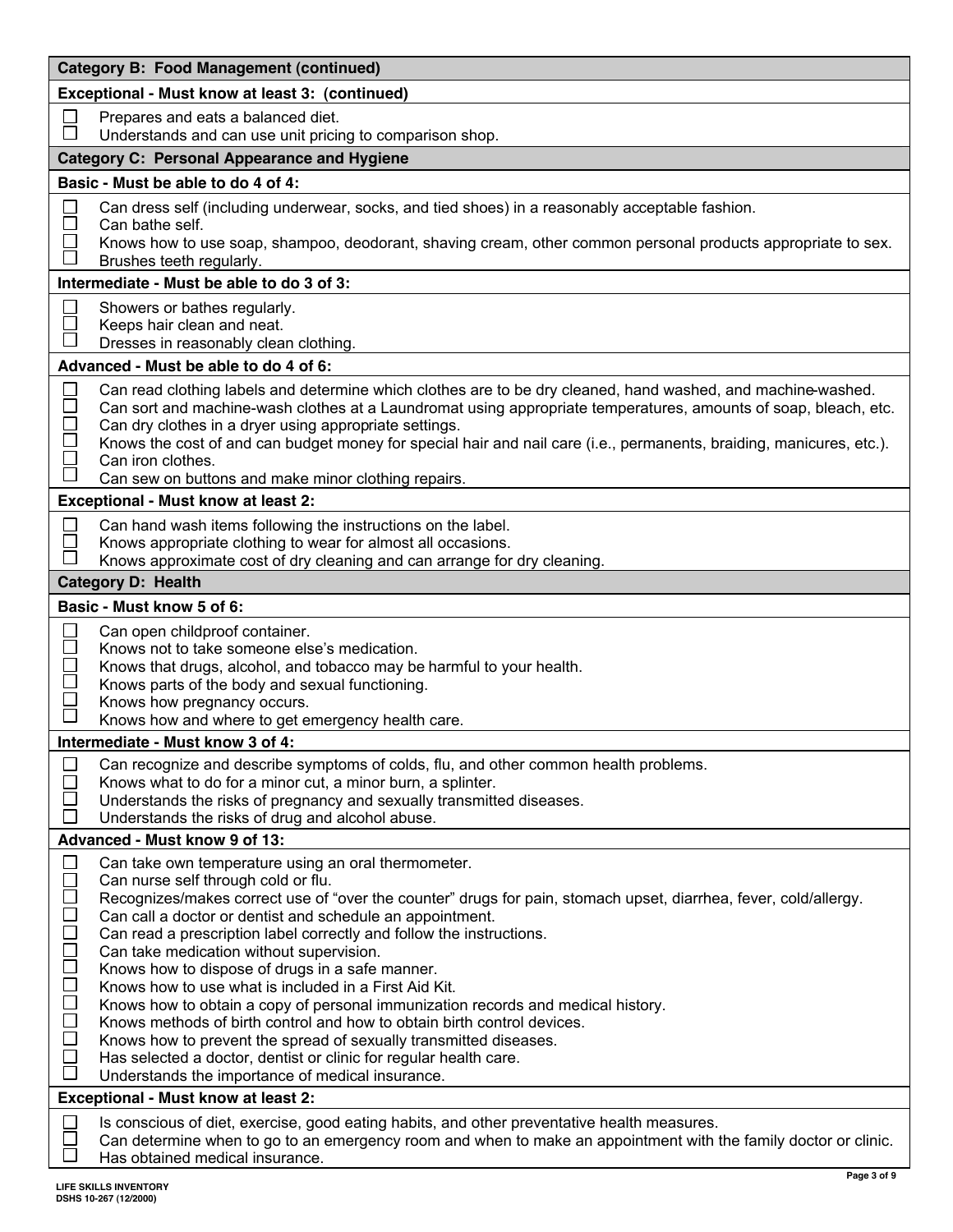| <b>Category E: Housekeeping</b>                                                                                                                                                                                                                                                                                                                                                                            |  |  |
|------------------------------------------------------------------------------------------------------------------------------------------------------------------------------------------------------------------------------------------------------------------------------------------------------------------------------------------------------------------------------------------------------------|--|--|
| Basic - Must know 3 of 4:                                                                                                                                                                                                                                                                                                                                                                                  |  |  |
| Can wash dishes adequately using soap and hot water.<br>$\Box$<br>$\Box$<br>Can change a light bulb.<br>Can make a bed.<br>Knows how to dispose of garbage.                                                                                                                                                                                                                                                |  |  |
| Intermediate - Must know 3 of 5:                                                                                                                                                                                                                                                                                                                                                                           |  |  |
|                                                                                                                                                                                                                                                                                                                                                                                                            |  |  |
| Can use vacuum cleaner properly and change bags.<br>⊔<br>$\Box$<br>Can change bed linen.<br>$\Box$<br>Knows how to prevent sinks and toilets from clogging.<br>$\Box$<br>Knows how to sweep floor and stairs, wash wood and linoleum floors, wash windows, dust, polish furniture, clean<br>toilet, clean bathtub and sink.                                                                                |  |  |
| Knows appropriate cleaning products to use for different cleaning jobs.<br>$\mathbf{L}$                                                                                                                                                                                                                                                                                                                    |  |  |
| Advanced - Must know 5 of 7:                                                                                                                                                                                                                                                                                                                                                                               |  |  |
| □<br>Knows how to stop a toilet from running.<br>$\Box$<br>Knows how to use a plunger to unstop a toilet or sink.<br>Can defrost the refrigerator, if necessary.<br>$\Box$<br>Can clean a stove.<br>$\Box$<br>Knows how to conserve energy and water.<br>Perform routine house-cleaning to maintain the home in a reasonably clean state.<br>$\Box$<br>Uses drawers and closets appropriately for storage. |  |  |
| Exceptional - Must know at least 3:                                                                                                                                                                                                                                                                                                                                                                        |  |  |
| Knows what repairs a landlord should perform.<br>$\Box$<br>$\Box$<br>Can do minor household repairs.<br>Is able to contact the landlord and request repairs.<br>Can change a fuse or reset a circuit breaker.<br>Can measure a window for shades or curtains.<br>$\Box$<br>Knows how to get rid of and avoid roaches, ants, mice, etc.                                                                     |  |  |
| <b>Category F: Housing</b>                                                                                                                                                                                                                                                                                                                                                                                 |  |  |
| Basic - Must know 2 of 2:                                                                                                                                                                                                                                                                                                                                                                                  |  |  |
| $\mathsf{L}$<br>Understands the concept of renting.<br>$\Box$<br>Knows how to access emergency shelter.                                                                                                                                                                                                                                                                                                    |  |  |
| Intermediate - Must know 3 of 4:                                                                                                                                                                                                                                                                                                                                                                           |  |  |
| $\mathbb{R}^n$<br>Can read want ads for vacancies.<br>Understands basic terms (lease, sub-let, utilities, studio, efficiency, security deposit, reference, etc.).<br>Can calculate the costs associated with different types of housing.<br>Can describe pros and cons of choosing a roommate.                                                                                                             |  |  |
| Advanced - Must know 6 of 9:                                                                                                                                                                                                                                                                                                                                                                               |  |  |
| Can identify type of housing that is within budget and meets current housing needs.<br>$\Box$<br>$\Box$<br>Can calculate "start up" costs (Utility deposits, connection fees, security deposit, first month's rent, purchase of<br>furniture and all other household items).                                                                                                                               |  |  |
| Can complete a rental application.<br>Can ask the landlord about the available apartment to determine if it meets their needs.<br>$\mathcal{L}_{\mathcal{A}}$<br>Knows to inspect the apartment to make sure appliances work and that the landlord has supplied accurate<br>information about the apartment and the neighborhood.                                                                          |  |  |
| Shows some concern for the rights of other residents with regard to property and noise.<br>$\Box$<br>Understands the consequences if the rights of other residents are not respected.<br>$\sim$<br>Understands the implication of the security deposit.<br>Knows the role of a landlord.                                                                                                                   |  |  |
| <b>Exceptional - Must know at least 2:</b>                                                                                                                                                                                                                                                                                                                                                                 |  |  |
| Demonstrates the ability to get along with other residents and the landlord.<br>$\blacksquare$<br>$\blacksquare$<br>Knows how to get help if there is a conflict with the landlord.<br>$\blacksquare$<br>Can access emergency assistance for utilities.                                                                                                                                                    |  |  |
| <b>Category G: Transportation</b>                                                                                                                                                                                                                                                                                                                                                                          |  |  |
| Basic - Must know 3 of 6:                                                                                                                                                                                                                                                                                                                                                                                  |  |  |
| $\Box$<br>Can ride a bicycle safely.                                                                                                                                                                                                                                                                                                                                                                       |  |  |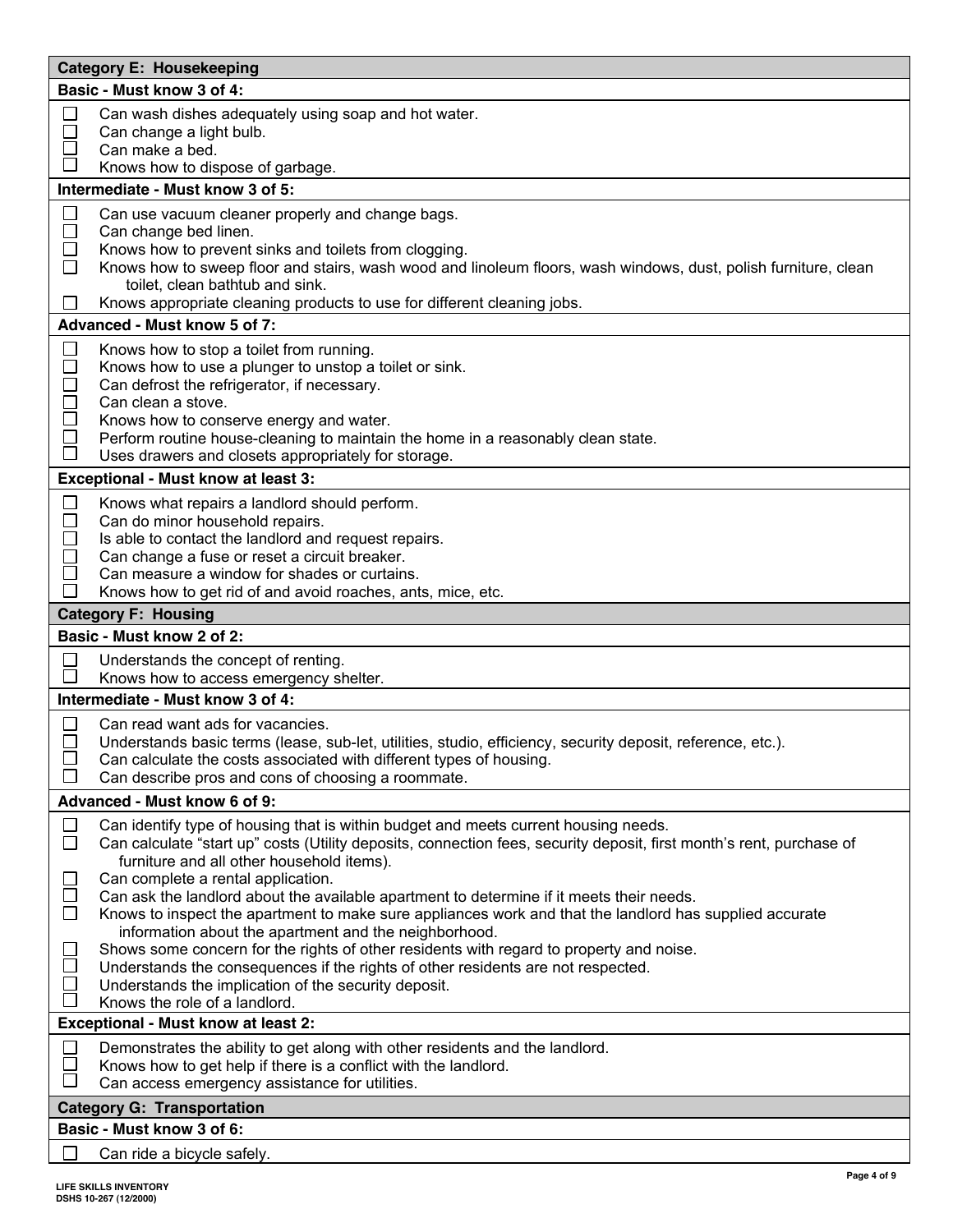| <b>Category G: Transportation (continued)</b>                                                                                                                                                                                                                                                                                                                                                                                                                                                                |  |  |
|--------------------------------------------------------------------------------------------------------------------------------------------------------------------------------------------------------------------------------------------------------------------------------------------------------------------------------------------------------------------------------------------------------------------------------------------------------------------------------------------------------------|--|--|
| Basic - Must know 3 of 6: (continued)                                                                                                                                                                                                                                                                                                                                                                                                                                                                        |  |  |
| Understands and uses seat belts.<br>$\mathcal{L}_{\mathcal{A}}$<br>$\Box$<br>Familiar with any form of public transportation available.<br>$\Box$<br>Knows the nearest public bus stop to your home.<br>$\overline{\phantom{a}}$<br>Knows amount of money required for bus fare.<br>Knows the nearest town with bus services.                                                                                                                                                                                |  |  |
| Intermediate - Must know 3 of 6:                                                                                                                                                                                                                                                                                                                                                                                                                                                                             |  |  |
| Aware of consequences of driving without a license and insurance.<br>$\Box$<br>$\Box$<br>Has successfully completed a Driver's Ed class.<br>$\Box$<br>Knows how to call a taxi and provide information needed. Knows the approximate cost of taking a taxi.<br>If given instructions, can make public transportation journey involving several transfers.<br>Knows requirements for foster parent reimbursement for providing transportation.<br>$\overline{\Box}$<br>Can give directions.                   |  |  |
| Advanced - Must know 4 of 5:                                                                                                                                                                                                                                                                                                                                                                                                                                                                                 |  |  |
| Can arrange routine transportation to work or school.<br>$\Box$<br>Knows what is required to get a driver's license.<br>$\Box$<br>$\Box$<br>Has driver's permit.<br>Can fix a bicycle.<br>Can read a map.                                                                                                                                                                                                                                                                                                    |  |  |
| Exceptional - Must know 2 of 3:                                                                                                                                                                                                                                                                                                                                                                                                                                                                              |  |  |
| Knows how to do basic car maintenance.<br>$\Box$<br>Can estimate cost of owning and operating a car for a month/year including tabs and insurance.<br>Has a driver's license.                                                                                                                                                                                                                                                                                                                                |  |  |
| <b>Category H: Educational Planning</b>                                                                                                                                                                                                                                                                                                                                                                                                                                                                      |  |  |
| Basic - Must know 2 of 2:                                                                                                                                                                                                                                                                                                                                                                                                                                                                                    |  |  |
| Has a realistic view of his/her chances for completing high school.<br>$\Box$<br>If high school graduation is not realistic, understands what a GED is and how to obtain one.                                                                                                                                                                                                                                                                                                                                |  |  |
| Intermediate - Must know 3 of 4:                                                                                                                                                                                                                                                                                                                                                                                                                                                                             |  |  |
| Can fill out forms to enroll in an educational program.<br>$\Box$<br>Has a general idea of what education is needed for the job he/she wants.<br>Can discuss educational/vocational plans with teachers/counselor.<br>Is aware of educational resources available in the community.                                                                                                                                                                                                                          |  |  |
| Advanced - Must know 4 of 6:                                                                                                                                                                                                                                                                                                                                                                                                                                                                                 |  |  |
| Knows how to obtain school transcripts.<br>Is aware of current educational credits and standing.<br>Has an appropriate educational plan for the job selected.<br>Ō<br>Understands educational/skill requirements for job selected.<br>$\Box$<br>Is aware of the cost of higher education/vocational training.<br>$\Box$<br>Knows the difference between a loan and a grant.                                                                                                                                  |  |  |
| Exceptional - Must know at least 3:                                                                                                                                                                                                                                                                                                                                                                                                                                                                          |  |  |
| "Shops around" to find the best educational resources.<br>$\Box$<br>Knows where to find and how to access adult education or vocational training in the community.<br>Knows how to obtain financial aid/scholarships for additional education.<br>$\Box$<br>Understands future prospects and probable living standards relative to levels of education and specialized skills.<br>⊔<br>Is able to identify the connection between course work and vocational goals.<br><b>Category I: Job Seeking Skills</b> |  |  |
| Basic - Must know 2 of 2:                                                                                                                                                                                                                                                                                                                                                                                                                                                                                    |  |  |
| Has reasonable idea of the types of jobs available to him/her.<br>$\mathcal{L}$<br>Knows what the minimum wage is.                                                                                                                                                                                                                                                                                                                                                                                           |  |  |
| Intermediate - Must know 4 of 5:                                                                                                                                                                                                                                                                                                                                                                                                                                                                             |  |  |
| Can fill out a standard job application form.<br>Can read the want ads and find appropriate leads.<br>Can complete a mock interview giving appropriate answers to potential questions.<br>(see next page)                                                                                                                                                                                                                                                                                                    |  |  |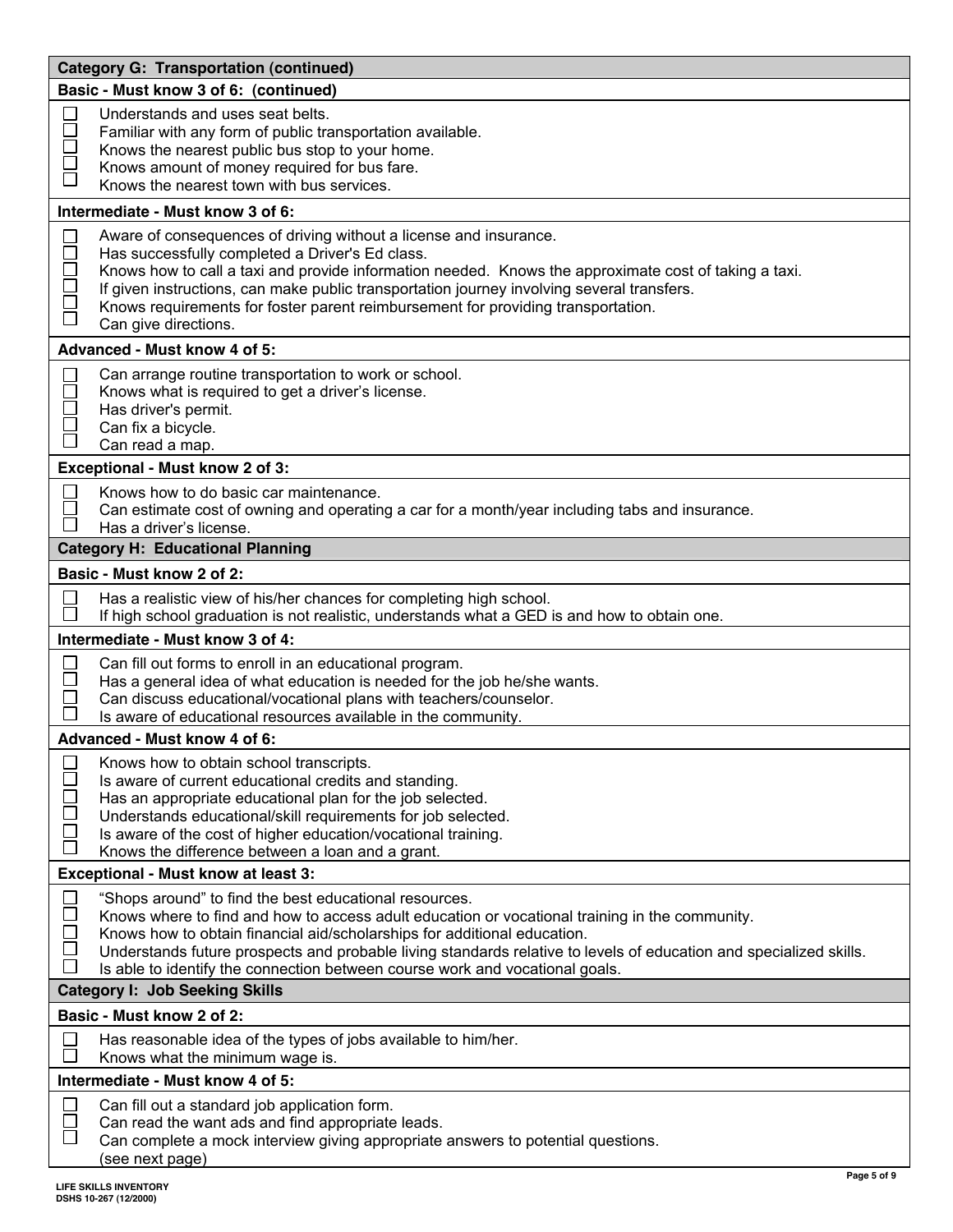| <b>Category I: Job Seeking Skills (continued)</b>            |                                                                                                                                                                                                                                                                                                                                                                                                                                                |  |
|--------------------------------------------------------------|------------------------------------------------------------------------------------------------------------------------------------------------------------------------------------------------------------------------------------------------------------------------------------------------------------------------------------------------------------------------------------------------------------------------------------------------|--|
|                                                              | Intermediate - Must know 4 of 5: (continued)                                                                                                                                                                                                                                                                                                                                                                                                   |  |
| ⊔<br>$\Box$                                                  | Can make appointment for a job interview.<br>Knows appropriate clothing to wear for the interview.                                                                                                                                                                                                                                                                                                                                             |  |
|                                                              | Advanced - Must know 6 of 8:                                                                                                                                                                                                                                                                                                                                                                                                                   |  |
| $\Box$<br>$\Box$<br>$\Box$<br>$\Box$<br>$\Box$<br>$\Box$     | Can write a resume.<br>Has a completed job application/fact sheet to take on a job interview.<br>Knows to prepare for a job interview.<br>Can complete a job interview.<br>Knows the function of and can contact the public employment agency.<br>Knows the function of and understands that private employment agencies charge fees.<br>Can identify ads placed by private employment agencies.<br>Can contact temporary employment services. |  |
|                                                              | Exceptional - Must know at least 2:                                                                                                                                                                                                                                                                                                                                                                                                            |  |
| $\mathsf{L}$<br>$\Box$<br>$\overline{\phantom{a}}$<br>$\sim$ | Has a resume.<br>Can follow up an interview with a letter.<br>Is able to maturely weigh the advantages of one job over another.<br>Understands legal discrimination and where to seek help if discriminated against illegally.<br><b>Category J: Job Maintenance Skills</b>                                                                                                                                                                    |  |
|                                                              | Basic - Must know 3 of 4:                                                                                                                                                                                                                                                                                                                                                                                                                      |  |
| $\Box$<br>$\Box$<br>$\mathbf{L}$                             | Dresses for work appropriately.<br>Reports to work on time.<br>Knows job responsibilities and how to complete job tasks.<br>Knows to contact employer when not able to go to work.                                                                                                                                                                                                                                                             |  |
|                                                              | Intermediate - Must know 3 of 4:                                                                                                                                                                                                                                                                                                                                                                                                               |  |
| $\Box$<br>$\Box$<br>$\Box$<br>$\Box$                         | Know how to read a pay stub.<br>Knows appropriate way to talk to supervisor.<br>Knows what behaviors will get a person fired immediately.<br>Knows how to ask for help with a problem on the job.                                                                                                                                                                                                                                              |  |
|                                                              | Advanced - Must know 4 of 5:                                                                                                                                                                                                                                                                                                                                                                                                                   |  |
| $\Box$                                                       | Knows if eligible for sick time, vacation time, or personal time.<br>Knows what a grievance procedure is.<br>Know what to do to get a raise.<br>Knows where and when not to talk with co-workers.<br>Has a plan for handling anger when angry at supervisor, co-workers, or customers.                                                                                                                                                         |  |
|                                                              | Exceptional - Must know at least 3:                                                                                                                                                                                                                                                                                                                                                                                                            |  |
| $\Box$<br>$\Box$<br>⊏<br>$\Box$<br>$\Box$<br>$\Box$          | Can implement anger management plan in majority of cases.<br>Knows how to use company grievance procedure to resolve disagreements.<br>Knows companies "unwritten policies" and can function within them.<br>Knows how to ask for a raise.<br>Knows what to do to be eligible for promotion.<br>Knows legal rights as an employee.                                                                                                             |  |
|                                                              | <b>Category K: Emergency and Safety Skills</b>                                                                                                                                                                                                                                                                                                                                                                                                 |  |
|                                                              | Basic - Must know 4 of 5:                                                                                                                                                                                                                                                                                                                                                                                                                      |  |
| $\Box$<br>$\mathbf{I}$                                       | Knows functions of police, ambulance and fire department. Can reach each by calling the appropriate number.<br>Is trained to evacuate the residence in case of fire.<br>Knows proper way of disposing of smoking materials, if smokes.<br>Knows how to lock and unlock doors and windows.<br>Knows how to check smoke alarm and how to replace battery.                                                                                        |  |
|                                                              | Intermediate - Must know 3 of 5:                                                                                                                                                                                                                                                                                                                                                                                                               |  |
| $\Box$<br>$\sim$<br>$\mathbf{L}$<br>$\blacksquare$           | Understands basic fire prevention (No smoking in bed, using gas stove to heat, excessive use of extension cords,<br>frayed electrical cords, etc.).<br>Knows how to use a fire extinguisher.<br>Knows that improperly used appliances can cause fires.<br>Can recognize the smell of a gas leak.<br>(see next page)                                                                                                                            |  |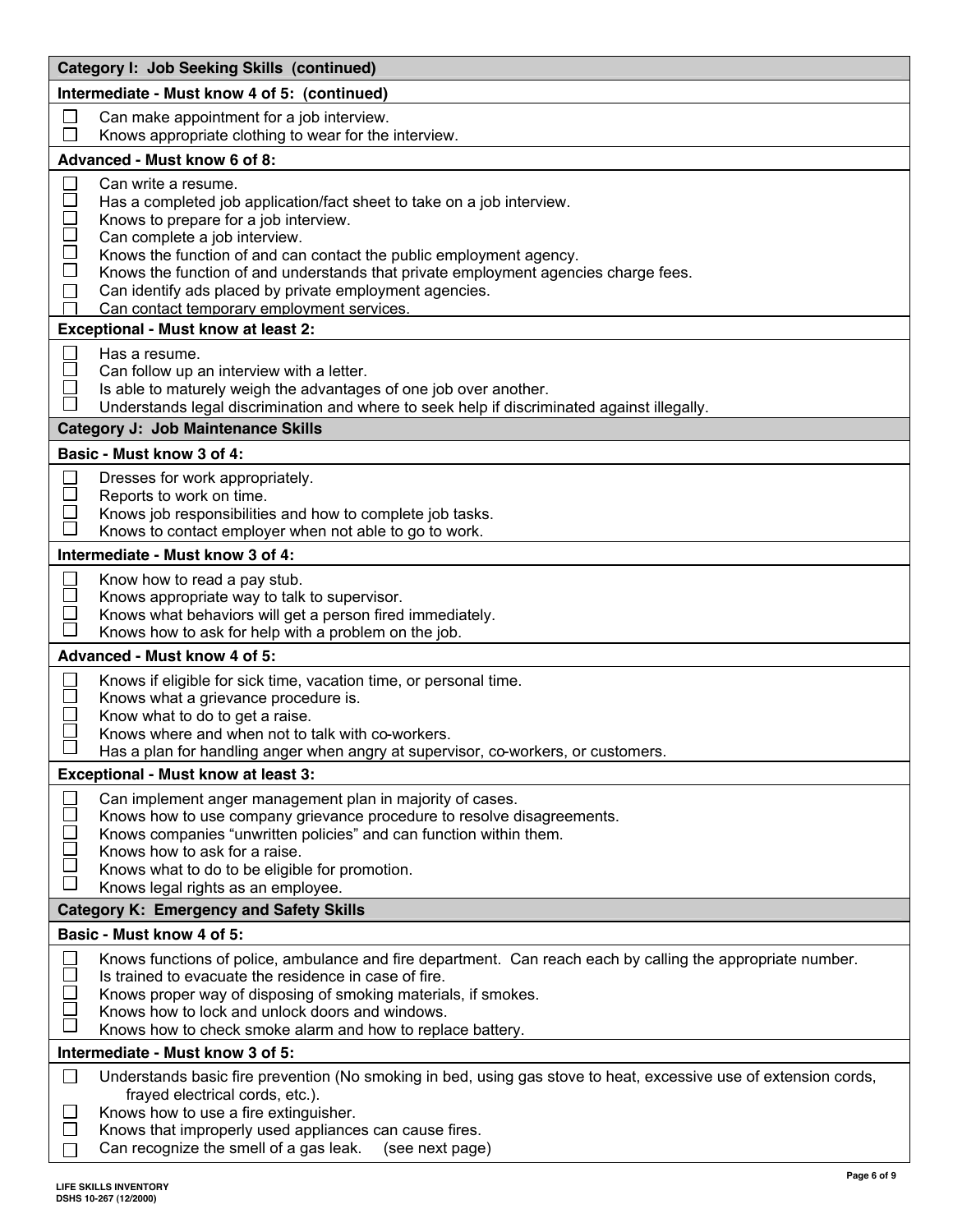| <b>Category K: Emergency and Safety Skills (continued)</b>                                                                                                        |  |  |
|-------------------------------------------------------------------------------------------------------------------------------------------------------------------|--|--|
| Intermediate - Must know 3 of 5: (continued)                                                                                                                      |  |  |
| Knows what to do, and whom to call if she/he smells a gas leak.                                                                                                   |  |  |
| <b>Advanced - Must know 2 of 3:</b>                                                                                                                               |  |  |
| Knows the different methods for putting out different kinds of fires.<br>⊔                                                                                        |  |  |
| Knows how to properly store cleaning materials.<br>×<br>Can usually determine when professional medical help is needed.                                           |  |  |
| Exceptional - Must know 2 of 2:                                                                                                                                   |  |  |
| *Youth may have their cards, but completion of the other areas is important. The rating should be based on                                                        |  |  |
| the lowest area where they have completed the skills.                                                                                                             |  |  |
| Has completed First Aid training.<br>$\sim$                                                                                                                       |  |  |
| Has completed CPR training.<br>$\mathcal{L}_{\mathcal{A}}$                                                                                                        |  |  |
| <b>Category L: Knowledge of Community Resources</b>                                                                                                               |  |  |
| Basic - Must know 4 of 5:                                                                                                                                         |  |  |
| $\Box$<br>Knows how to get emergency information by telephone.<br>$\Box$<br>Knows whom to contact if injured or sick.                                             |  |  |
| $\Box$<br>Knows where nearest supermarket or shopping district is located.                                                                                        |  |  |
| $\mathbf{I}$<br>Knows how to access emergency food and shelter.<br>Knows how to access crisis line.                                                               |  |  |
| Intermediate - Must know 3 of 5:                                                                                                                                  |  |  |
| $\Box$<br>Knows where nearest Laundromat is located.                                                                                                              |  |  |
| $\Box$<br>Knows where personal bank is located.                                                                                                                   |  |  |
| $\Box$<br>Can use the yellow pages to obtain information.                                                                                                         |  |  |
| $\mathcal{L}_{\mathcal{A}}$<br>Knows location of nearest CSO.<br>Knows location of nearest post office and how to use it.                                         |  |  |
| Advanced - Must know 3 of 5:                                                                                                                                      |  |  |
| Knows whom to contact if utilities disconnected, or heat goes out.<br>⊔                                                                                           |  |  |
| Knows where and how to register for selective service.<br>$\overline{\phantom{a}}$                                                                                |  |  |
| $\Box$<br>Knows where the nearest state employment office is located.<br>Can obtain a copy of birth certificate and a duplicate social security card.<br>∟        |  |  |
| $\Box$<br>Has awareness of "specialized" resources: mental health counseling, consumer counseling, VD clinics, student aid                                        |  |  |
| offices, tenant groups, animal control, public recreation, etc.                                                                                                   |  |  |
| <b>Exceptional - Must know at least 2:</b>                                                                                                                        |  |  |
| $\Box$ Knows who elected representatives are and how to contact them.                                                                                             |  |  |
| Has obtained a library card.<br>Knows what the Better Business Bureau does and how to contact it.                                                                 |  |  |
| <b>Category M: Interpersonal Skills</b>                                                                                                                           |  |  |
| Basic - Must know 5 of 5:                                                                                                                                         |  |  |
| $\mathbf{L}$<br>Can respond to introductions and answer simple questions.                                                                                         |  |  |
| Can identify one friend.                                                                                                                                          |  |  |
| ×<br>Look others in the eye and shakes hands if other person offers.<br>Can make "small talk" (face to face).                                                     |  |  |
| Communicates with at least one person weekly.                                                                                                                     |  |  |
| Intermediate - Must know 4 of 6:                                                                                                                                  |  |  |
| $\begin{array}{c} \hline \end{array}$<br>Can make introductions, including approaching others to introduce self.                                                  |  |  |
| $\Box$<br>Is aware of boundary issues.<br>$\Box$<br>Is not harmful to others.                                                                                     |  |  |
| Can ask for help.                                                                                                                                                 |  |  |
| Can explain feelings.                                                                                                                                             |  |  |
| Can identify relationships that may be hurtful or dangerous.                                                                                                      |  |  |
| Advanced - Must know 8 of 13:                                                                                                                                     |  |  |
| $\mathbf{L}$<br>Can identify personal strengths and needs (with assistance if necessary).<br>Accepts invitations from others to be involved in social activities. |  |  |
| Make arrangements with peers for social activities.<br>(see next page)                                                                                            |  |  |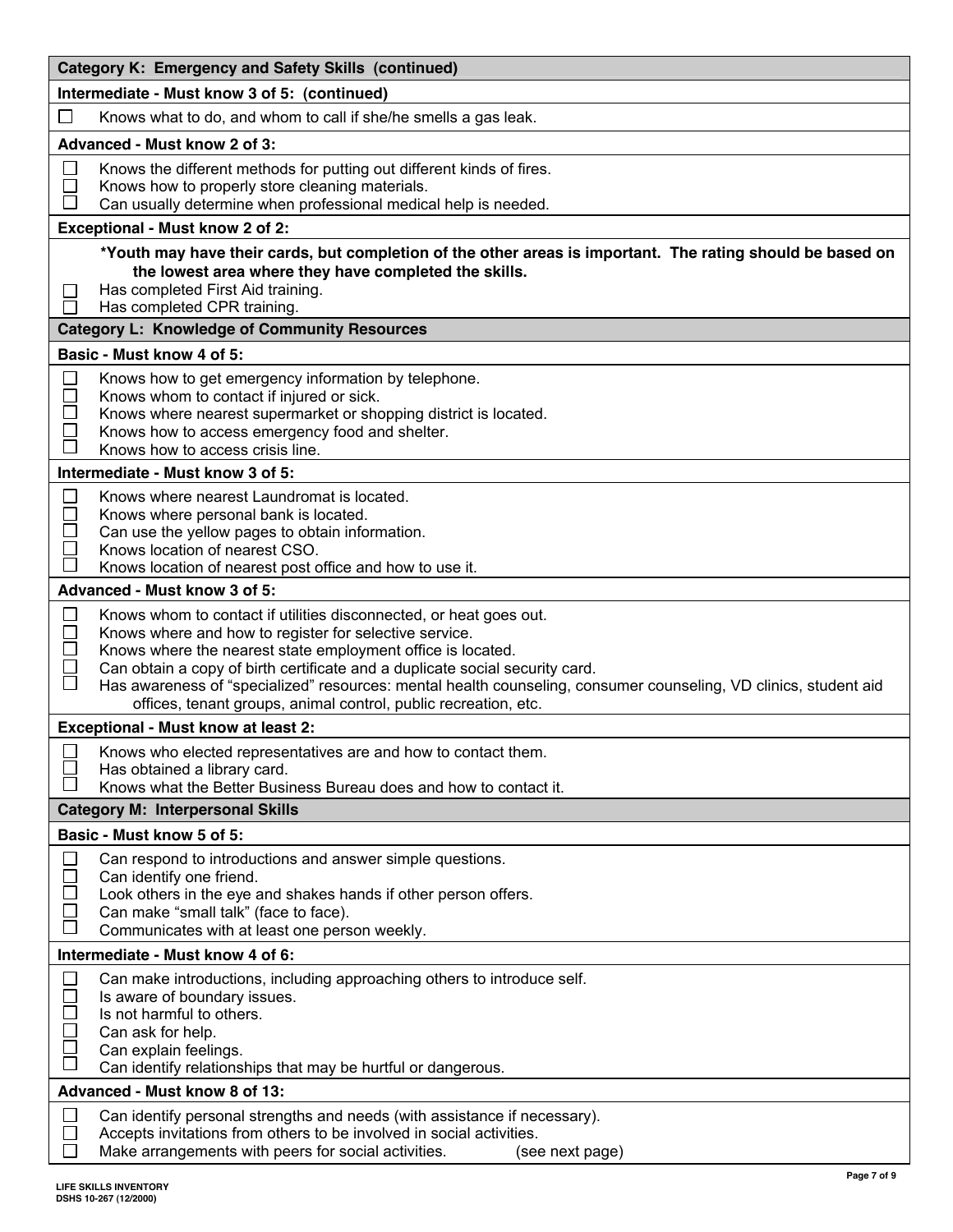| <b>Category M: Interpersonal Skills (continued)</b>                                                                                                                                                                                                                                                                                                                                                                                                                                                                                                                                                                                                                                                                                                                                                                                                                                |  |  |
|------------------------------------------------------------------------------------------------------------------------------------------------------------------------------------------------------------------------------------------------------------------------------------------------------------------------------------------------------------------------------------------------------------------------------------------------------------------------------------------------------------------------------------------------------------------------------------------------------------------------------------------------------------------------------------------------------------------------------------------------------------------------------------------------------------------------------------------------------------------------------------|--|--|
| Advanced - Must know 8 of 13: (continued)                                                                                                                                                                                                                                                                                                                                                                                                                                                                                                                                                                                                                                                                                                                                                                                                                                          |  |  |
| □<br>Knows where to get help if unable to resolve interpersonal conflicts alone.<br>$\Box$<br>Has some ability to resolve conflicts with others.<br>Refrains from physical violence as a means of solving interpersonal conflict.<br>$\Box$<br>$\Box$<br>Has practiced how to say "no" to a peer who is trying to persuade him/her to do something wrong.<br>Can develop a realistic plan with appropriate steps identified to achieve goals.<br>$\Box$<br>Can carry out plans with some assistance provided.<br>$\Box$<br>Can describe the "best possible" outcome if the goal is achieved and the "worst possible" outcome if the goal is not<br>achieved.<br>$\Box$<br>Can describe the relationship between actions and consequences.<br>Has "good" table manners (can use knife, fork, spoons, napkin appropriately).<br>$\Box$<br>Avoids hurtful or dangerous relationships. |  |  |
| Exceptional - Must know at least 3:                                                                                                                                                                                                                                                                                                                                                                                                                                                                                                                                                                                                                                                                                                                                                                                                                                                |  |  |
| □<br>Labels and expresses anger or other strong feelings appropriately, "talks out" problems.<br>$\Box$<br>Has demonstrated the ability to say "no" to peers.<br>$\Box$<br>Can develop and carry out a personal plan for goal achievement without supervision.<br>$\Box$<br>Can anticipate, with limited input from others, what consequences might be associated with different choices.<br>Knows when and how to send written thank-you notes.<br>$\Box$<br>Can close a relationship or say "good bye" in a healthy manner.                                                                                                                                                                                                                                                                                                                                                      |  |  |
| <b>Category N: Legal Issues</b>                                                                                                                                                                                                                                                                                                                                                                                                                                                                                                                                                                                                                                                                                                                                                                                                                                                    |  |  |
| Basic - Must know 2 of 2:                                                                                                                                                                                                                                                                                                                                                                                                                                                                                                                                                                                                                                                                                                                                                                                                                                                          |  |  |
| Has the phone number of someone to call if arrested or victimized.<br>$\Box$<br>$\Box$<br>Understands generally what actions are against the law and what the consequences are.                                                                                                                                                                                                                                                                                                                                                                                                                                                                                                                                                                                                                                                                                                    |  |  |
| Intermediate - Must know 4 of 7:                                                                                                                                                                                                                                                                                                                                                                                                                                                                                                                                                                                                                                                                                                                                                                                                                                                   |  |  |
| $\Box$<br>Knows personal rights if arrested.<br>$\Box$<br>Knows what the function of a lawyer is.<br>$\Box$<br>Knows legal age for buying alcohol and tobacco products.<br>$\Box$<br>Understands the meaning of "legal age" in legal terms (what you can do, what you cannot do).<br>$\Box$<br>Knows how to read a contract.<br>$\Box$<br>Has understanding of dependency process.<br>П<br>Knows how and where to register to vote.                                                                                                                                                                                                                                                                                                                                                                                                                                                |  |  |
| Advanced - Must know 3 of 4:                                                                                                                                                                                                                                                                                                                                                                                                                                                                                                                                                                                                                                                                                                                                                                                                                                                       |  |  |
| Knows the responsibility to register for selective service, if male.<br>ப<br>Aware of availability of free legal services.<br>Understands the consequences of signing a contract or a lease.<br>$\mathsf{L}$<br>Knows the legal penalty for all of the following:<br>Buying, possessing, selling, and smoking marijuana and other drugs<br>Buying and drinking beer and alcohol underage                                                                                                                                                                                                                                                                                                                                                                                                                                                                                           |  |  |
| Trespassing<br>Shoplifting<br><b>Burglary</b><br>Possession of stolen property<br><b>Traffic violations</b>                                                                                                                                                                                                                                                                                                                                                                                                                                                                                                                                                                                                                                                                                                                                                                        |  |  |
| Exceptional - Must know at least 2:                                                                                                                                                                                                                                                                                                                                                                                                                                                                                                                                                                                                                                                                                                                                                                                                                                                |  |  |
| Show good citizenship and an understanding of the rights and responsibilities of a citizen.<br>Is registered to vote.<br>Knows where to go to vote.<br>Knows the difference between "felony", "misdemeanor", and "violation".                                                                                                                                                                                                                                                                                                                                                                                                                                                                                                                                                                                                                                                      |  |  |
| <b>Category O: Pregnancy, Parenting and Child Care</b>                                                                                                                                                                                                                                                                                                                                                                                                                                                                                                                                                                                                                                                                                                                                                                                                                             |  |  |
| Basic/Pregnancy - Must know 6 of 6: (All youth complete this part)                                                                                                                                                                                                                                                                                                                                                                                                                                                                                                                                                                                                                                                                                                                                                                                                                 |  |  |
| Knows resources for birth control.<br>Knows location of family planning office.<br>Knows options for birth control.<br>Knows options for pregnancy. (see next page)                                                                                                                                                                                                                                                                                                                                                                                                                                                                                                                                                                                                                                                                                                                |  |  |